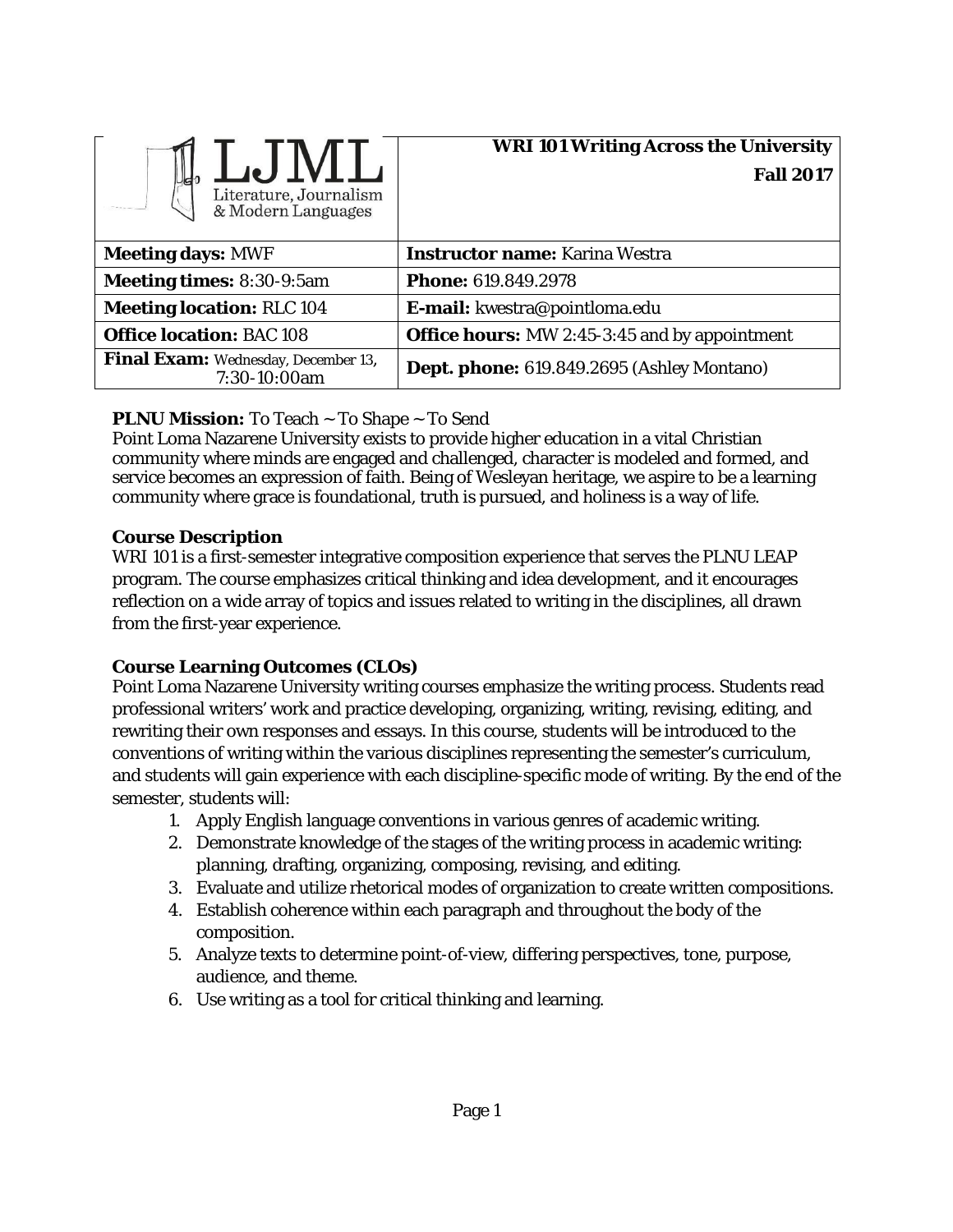## **Course Credit Hour Information**

In the interest of providing sufficient time to accomplish the stated Course Learning Outcomes, this class meets the PLNU credit hour policy for a 3 unit class delivered over 15 weeks. Specific details about how the class meets the credit hour requirement can be provided upon request

#### **Academic Accommodations**

If you have a diagnosed disability, please contact PLNU's Disability Resource Center (DRC) within the first two weeks of class to demonstrate need and to register for accommodation by phone at 619-849-2486 or by e-mail at [DRC@pointloma.edu.](mailto:DRC@pointloma.edu) See [Disability Resource Center](http://www.pointloma.edu/experience/offices/administrative-offices/academic-advising-office/disability-resource-center) for additional information.

## **Tutorial Services**

The PLNU Tutorial Center is available free of charge for all current undergraduate PLNU students. The Tutorial Center is located on the south end of Bond Academic Center, next to the Study Abroad offices. Tutoring is available by appointment only, and appointments must be made at least one day in advance. Appointments may be arranged in person at the Tutorial Center, over the phone at (619) 849-2593, or via email at **TutorialServices@pointloma.edu**.

## **Academic Dishonesty**

Students should demonstrate academic honesty by doing original work and by giving appropriate credit to the ideas of others. Academic dishonesty is the act of presenting information, ideas, and/or concepts as one's own when in reality they are the results of another person's creativity and effort. A faculty member who believes a situation involving academic dishonesty has been detected may assign a failing grade for that assignment or examination, or, depending on the seriousness of the offense, for the course. Faculty should follow and students may appeal using the procedure in the university Catalog. See [Academic Policies](http://catalog.pointloma.edu/content.php?catoid=18&navoid=1278) for definitions of kinds of academic dishonesty and for further policy information.

# **Inclusive Language**

Because the Literature, Journalism, and Modern Language department recognizes the power of language, all public language used in this course, including written and spoken discourse, should be inclusive. This standard is outlined by all major academic style guides, including MLA, APA, and Chicago, and is the norm in university-level work.

# **Public Discourse**

Much of the work we will do in this class is cooperative, by nature of the class discussions and general feedback given to written work and projects; thus you should think of all your writing and speaking for and in class as public, not private, discourse. By continuing in this class, you acknowledge that your work will be viewed by others in the class.

# **Diversity Statement**

Point Loma Nazarene University is committed to diversity in the classroom, in its publications and in its various organizations and components. Faculty and staff recognize that the diverse backgrounds and perspectives of their colleagues and students are best served through respect toward gender, disability, age, socioeconomic status, ethnicity, race, culture and other personal characteristics. In addition, the department of Literature, Journalism, and Modern Languages is committed to taking a leadership position that calls for promoting a commitment to diversity in and out of the classroom and in the practices of writing, journalism and the study of literature.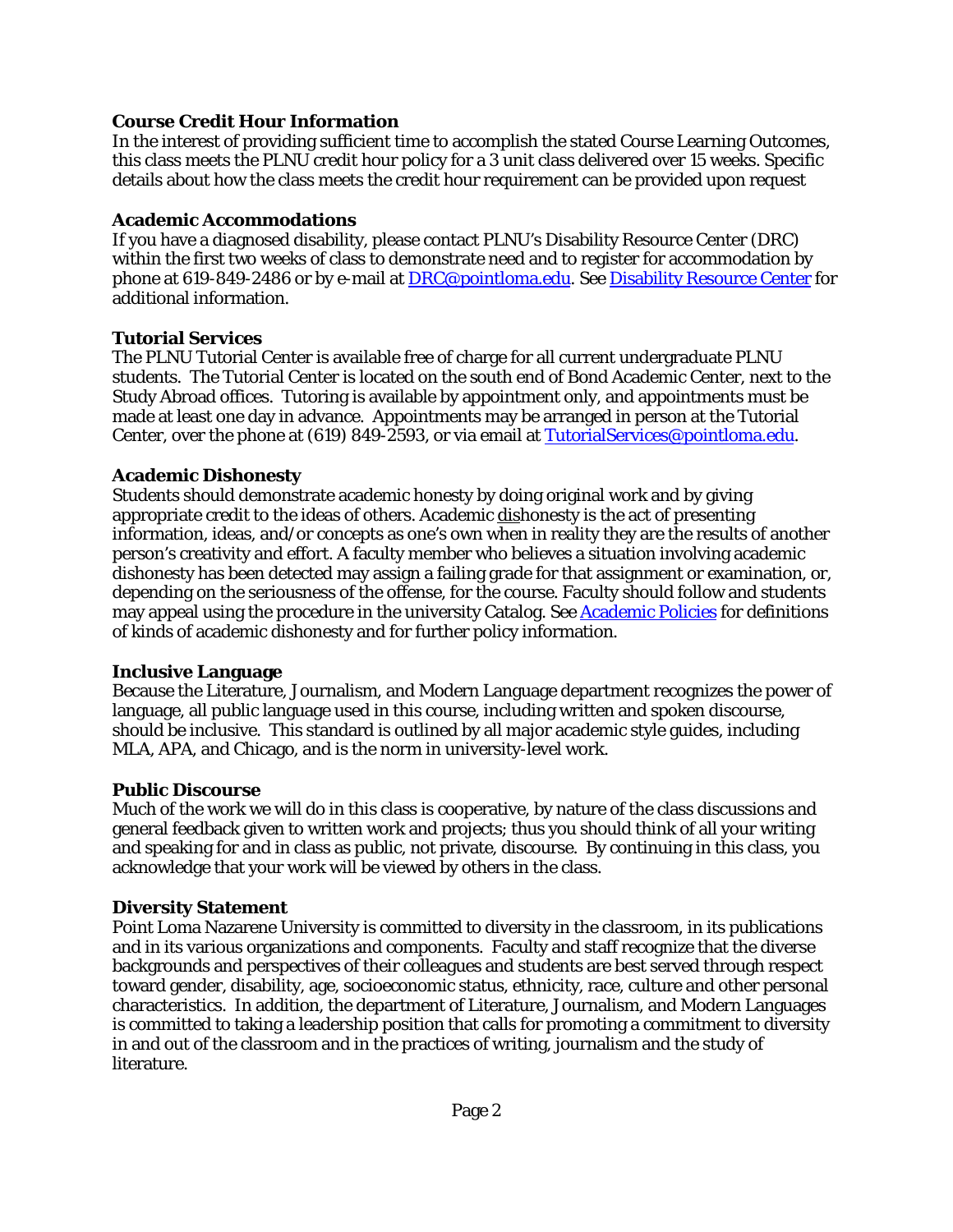# **FERPA**

In compliance with federal law, neither PLNU student ID nor social security number should be used in publically posted grades or returned sets of assignments without student written permission. This class will meet the federal requirements by (each faculty member choose one strategy to use: distributing all grades and papers individually; requesting and filing written student permission; or assigning each student a unique class ID number not identifiable on the alphabetic roster.). Also in compliance with FERPA, you will be the only person given information about your progress in this class unless you have designated others to receive it in the "Information Release" section of the student portal.

# **PLNU Copyright Policy**

Point Loma Nazarene University, as a non-profit educational institution, is entitled by law to use materials protected by the US Copyright Act for classroom education. Any use of those materials outside the class may violate the law.

# **Required Texts**

Course Reading Packet—in process

#### Lunsford, Andrea. *The St. Martin's Handbook.* 8th ed. Boston: Bedford/St. Martin's, 2015. **(Make sure it includes the MLA 2016 update.)**

Other readings as assigned by professor.

| Assessment and Grading                           |                     |
|--------------------------------------------------|---------------------|
| Distribution by percentage:                      | Sample grade scale: |
| Grammar and other assignments 20%<br>$\bullet$   | $A = 93 - 100$      |
| <b>Current Events responses 20%</b><br>$\bullet$ | $A = 92-90$         |
|                                                  | $B+=88-89$          |
| Writing disciplines assignments 20%<br>$\bullet$ | $B = 83 - 87$       |
| Midterm 10%<br>$\bullet$                         | $B = 80 - 82$       |
| <b>Participation 10%</b><br>$\bullet$            | $C_{+}=78-79$       |
| Final exam 20%<br>$\bullet$                      | $C = 73 - 76$       |
|                                                  | $C = 70-72$         |
|                                                  | $D+=68-69$          |
|                                                  | $D = 63 - 66$       |
|                                                  | $D = 60-62$         |
|                                                  | $F = 0.59$          |

#### **Assessment and Grading**

# **Attendance & Participation**

Prompt attendance and active, informed participation in all class meetings is required. I expect you to be a leader in class discussion and to be fully responsible for your own enthusiastic and serious study of material covered in class.

Regular and punctual attendance at all classes is considered essential to optimum academic achievement. If the student is absent from more than 10 percent of class meetings, the faculty member can file a written report which may result in de-enrollment. If the absences exceed 20 percent, the student may be de-enrolled without notice until the university drop date or, after that date, receive the appropriate grade for their work and participation. See [Academic Policies](http://catalog.pointloma.edu/content.php?catoid=18&navoid=1278) in the Undergraduate Academic Catalog.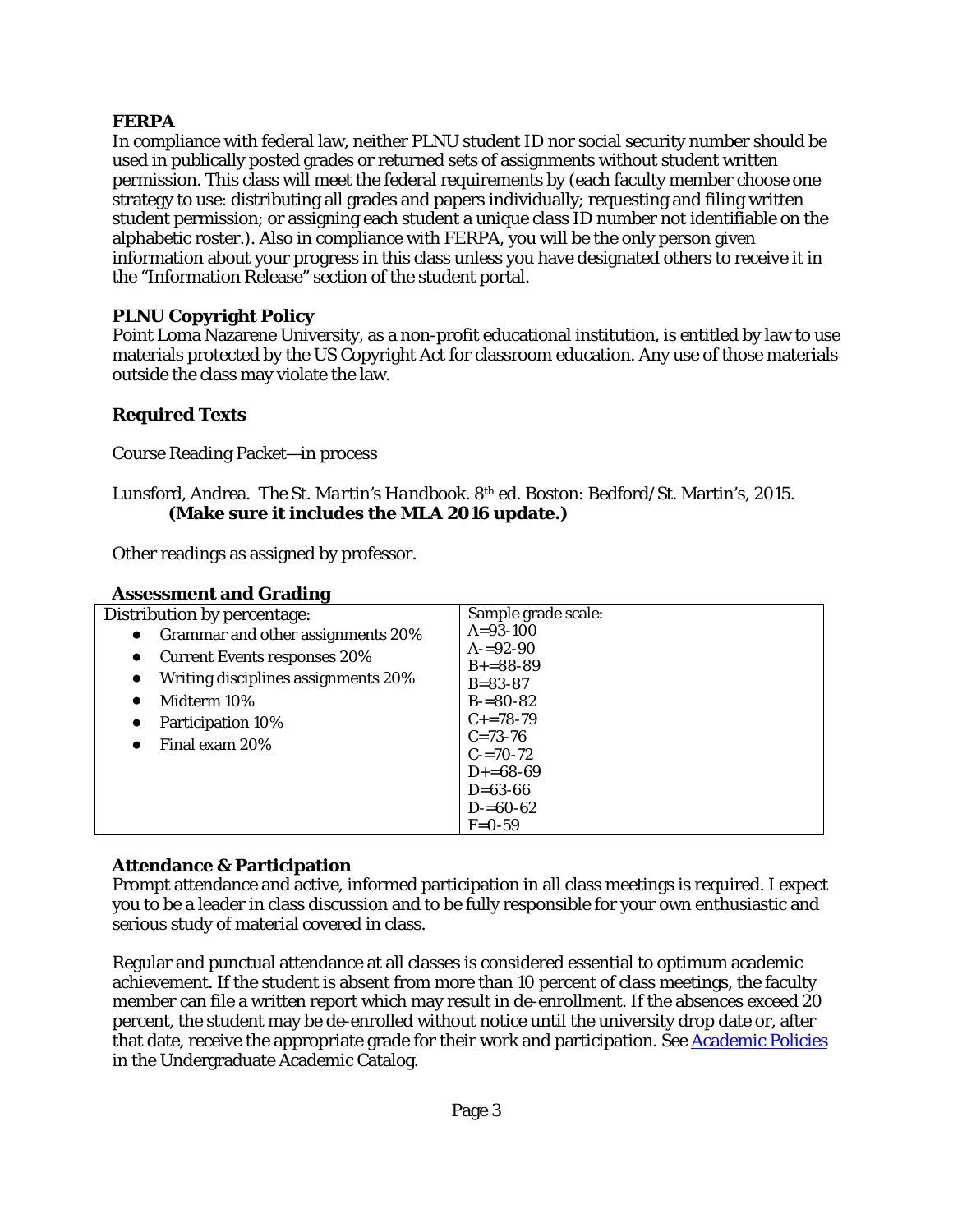De-enrollment may have serious consequences on residence, athletic, and scholarship requirements; it may also necessitate a reduction/loss in a student's financial aid. Please note that habitual tardiness with also affect your grade.

#### **Final Examination Policy**

Successful completion of this class requires taking the final examination **on its scheduled day**. The final examination schedule is posted on the Class Schedules site. No requests for early examinations or alternative days will be approved.

| <b>FINAL EXAM DATE &amp; TIME</b>    | <b>FINAL EXAM LOCATION</b> |  |
|--------------------------------------|----------------------------|--|
| Wednesday, December 13, 7:30-10:00am | <b>RLC</b> 104             |  |

#### **Classroom Decorum**

Appropriate academic attire is required in all class sessions. Please be attentive to whoever is speaking; if you need to step out of class, wait until we are finished with lectures, presentations, or discussion*. Cell phones are to be turned off for the entire class.* If this becomes a problem, I will collect the phone(s) before class. Please respect all of us by keeping your phone from disrupting our time together.

## **Email**

Email is the primary way I will communicate with you outside of class. Please check your university account regularly. Email is also the best way to reach me. Although email is often informal, please remember that we are communicating in an academic context.

#### **TENTATIVE COURSE SCHEDULE**

*Professor reserves the right to make changes as needed.*

#### Week 1, August 28-September

| <b>Tuesday</b> | Introductions; handout syllabus                           |
|----------------|-----------------------------------------------------------|
|                | Wednesday   In class writing: diagnostic/assessment essay |
| Friday         | <b>Current Events Response 1 due</b> ; grammar assessment |

#### Week 2, September -8

| Monday | No class: Labor Day              |
|--------|----------------------------------|
|        | <b>Wednesday</b>   Lunsford 7-8  |
| Friday | <b>Critical Reading Workshop</b> |

#### Week 3, September 11-15

| Monday | <b>Visual Rhetoric</b>                                        |
|--------|---------------------------------------------------------------|
|        | Wednesday   Lunsford 5; topic sentences workshop              |
| Friday | <b>Current Events Response 2 due:</b> Lunsford 9; thesis work |

#### Week 4, September 18-22

| Monday | Lunsford 4; revise assessment essay            |
|--------|------------------------------------------------|
|        | Wednesday   Peer editing; bring draft to class |
| Friday | <b>Revised assessment due: Lunsford 27-28</b>  |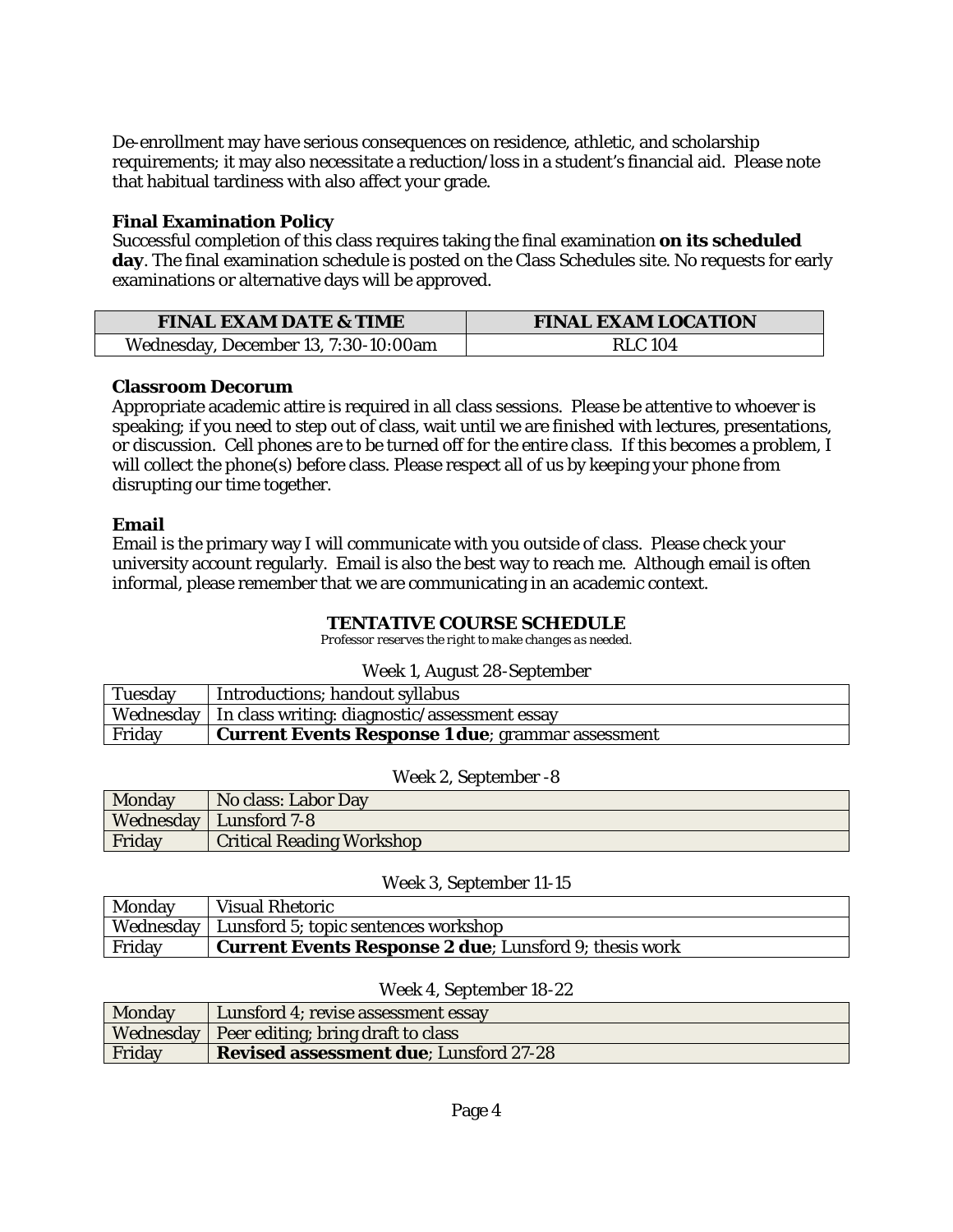# Week 5, September 25-29

| Monday | Current Events Response 3 due; Audience workshop |
|--------|--------------------------------------------------|
|        | Wednesday   Lunsford 29-31                       |
| Friday | Lunsford 20; "Mother Tongue" Amy Tan             |

## Week 6, October 2-6

| Monday | "The Pleasures of Eating" Wendell Berry; "Killer Wave Survivors" Pier Porrino |
|--------|-------------------------------------------------------------------------------|
|        | Wednesday   Lunsford 36                                                       |
| Friday | Writing workshop in class; humanities assignment due in Canvas 5pm            |

#### Week 7, October 9-13

| <b>Monday</b> | Lunsford 23; Business readings                               |
|---------------|--------------------------------------------------------------|
|               | Wednesday   Current Events Response 4 due; Business readings |
| Friday        | Writing workshop in class                                    |

## Week 8, October 16-20

| Monday              | <b>Current Events Response 5 due; Business assignment due in Canvas by</b> |
|---------------------|----------------------------------------------------------------------------|
|                     | <b>5pm;</b> midterm review                                                 |
| Wednesday   Midterm |                                                                            |
| Friday              | No class-Fall break                                                        |

# Week 9, October 23-27

| Monday | Lunsford 41-42                                                                 |
|--------|--------------------------------------------------------------------------------|
|        | Wednesday   Current Events Response 6 due; Lunsford 19                         |
| Friday | "Why 'Family Values' is not a Good Idea" William H. Willimon; "Worshipping the |
|        | Decalouge's God" D. Brent Laythum                                              |

#### Week 10, October 30-November 3

| <b>Monday</b> | Writing workshop in class; Theology assignment due in Canvas by 5pm |
|---------------|---------------------------------------------------------------------|
|               | Wednesday   Lunsford 43; Current Events Response 7 due              |
| Friday        | Lunsford 47:                                                        |

#### Week 11, November 6-10

| Monday    | <b>Current Events Response 8 due:</b> |
|-----------|---------------------------------------|
| Wednesday | Lunsford 49                           |
| Friday    | Lunsford 52-                          |

## Week 12, November 14-18

| Monday    | Lunsford 21; "People like Us" David Brooks; "The Way to Reduce Black Poverty in |
|-----------|---------------------------------------------------------------------------------|
|           | America" Henry Louis Gates Jr.                                                  |
| Wednesday | "What do you Mean?" Deborah Tannen; Current Events Response 9 due               |
| Friday    | Writing workshop in class                                                       |